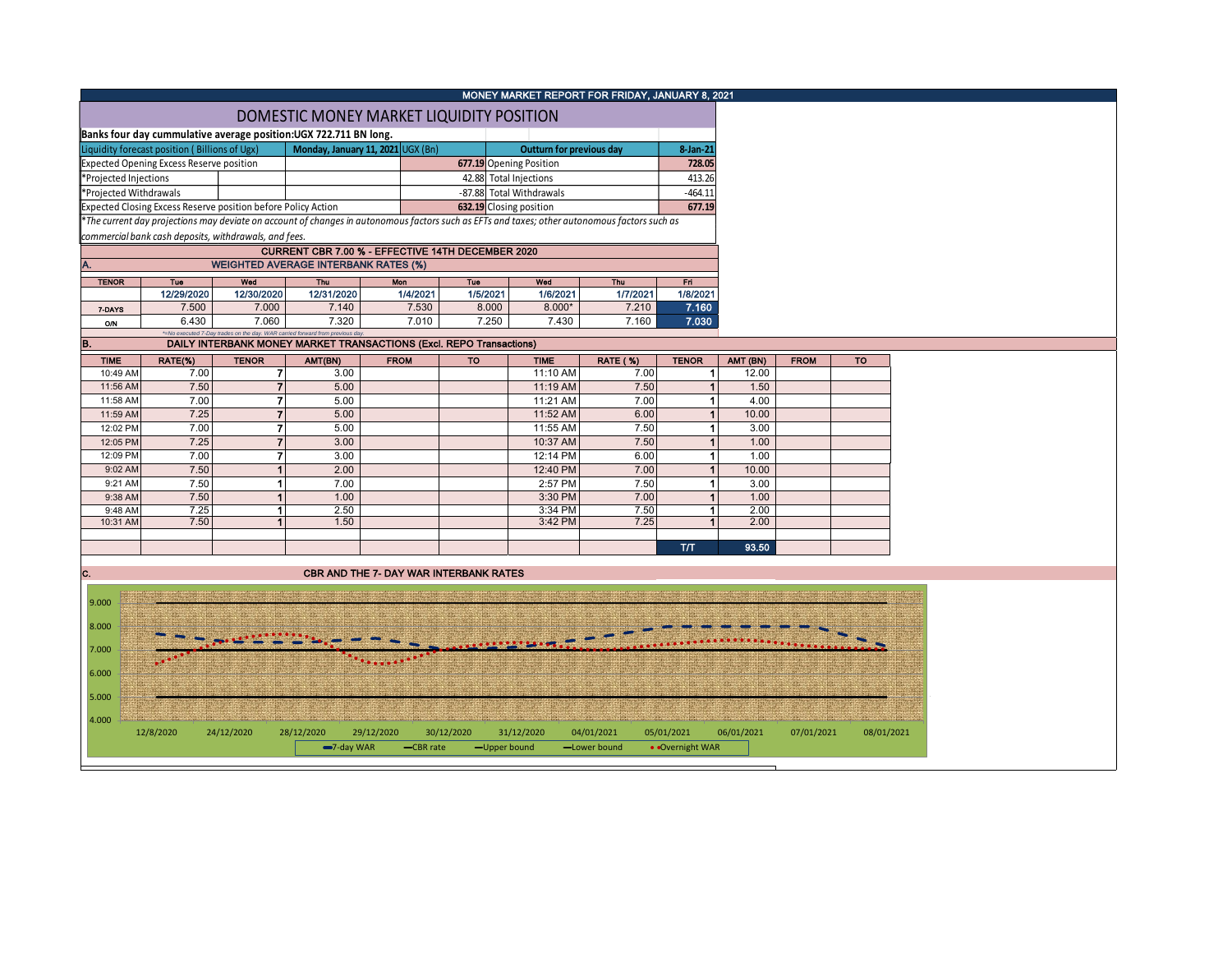| D.                                                                                |                                                                                      |                          |                          | MONETARY POLICY OPERATIONS MATURITIES PROFILE: (14 JAN 2021 - 11 FEB 2021)                         |                            |                                                                                              |                         |                |                             |                                  |                          |                |                         |       |                             |          |
|-----------------------------------------------------------------------------------|--------------------------------------------------------------------------------------|--------------------------|--------------------------|----------------------------------------------------------------------------------------------------|----------------------------|----------------------------------------------------------------------------------------------|-------------------------|----------------|-----------------------------|----------------------------------|--------------------------|----------------|-------------------------|-------|-----------------------------|----------|
| <b>DATE</b>                                                                       | <b>THUR</b>                                                                          | <b>THUR</b>              | <b>THUR</b>              | <b>THUR</b>                                                                                        | <b>THUR</b>                | <b>TOTAL</b>                                                                                 |                         |                |                             |                                  |                          |                |                         |       |                             |          |
|                                                                                   | 14-Jan-21                                                                            | $21 - Jan-21$            | 28-Jan-21                | 4-Feb-21                                                                                           | 11-Feb-21                  |                                                                                              |                         |                |                             |                                  |                          |                |                         |       |                             |          |
| <b>REPO</b>                                                                       | $\overline{a}$                                                                       | $\overline{\phantom{a}}$ | ÷.                       |                                                                                                    |                            |                                                                                              |                         |                |                             |                                  |                          |                |                         |       |                             |          |
| <b>REV REPO</b>                                                                   | $\overline{\phantom{a}}$                                                             |                          | $\overline{\phantom{a}}$ | $\blacksquare$                                                                                     | $\overline{\phantom{a}}$   |                                                                                              |                         |                |                             |                                  |                          |                |                         |       |                             |          |
|                                                                                   |                                                                                      |                          |                          |                                                                                                    |                            |                                                                                              |                         |                |                             |                                  |                          |                |                         |       |                             |          |
| <b>DEPO AUCT</b>                                                                  | 30.00                                                                                | 81.10                    | 45.46                    | 7.00                                                                                               | $\sim$                     | 163.56                                                                                       |                         |                |                             |                                  |                          |                |                         |       |                             |          |
| <b>TOTALS</b>                                                                     | 30.00                                                                                | 81.10                    | 45.46                    | 7.00                                                                                               | ٠                          | 163.56                                                                                       |                         |                |                             |                                  |                          |                |                         |       |                             |          |
| Total O/S Deposit Auction balances held by BOU up to 18 FEBRUARY 2021: UGX 233 BN |                                                                                      |                          |                          |                                                                                                    |                            |                                                                                              |                         |                |                             |                                  |                          |                |                         |       |                             |          |
| Total O/S Repo, Reverse Repo & Deposit Auction balances held by BOU: UGX 233 BN   |                                                                                      |                          |                          |                                                                                                    |                            |                                                                                              |                         |                |                             |                                  |                          |                |                         |       |                             |          |
| (Ei) STOCK OF TREASURY SECURITIES<br>LAST TBIILS ISSUE DATE: 17-DEC-2020          |                                                                                      |                          |                          | <b>MONETARY POLICY MARKET OPERATIONS</b><br>EII)<br>(VERTICAL REPOS, REV-REPOS & DEPOSIT AUCTIONS) |                            |                                                                                              |                         |                |                             |                                  |                          |                |                         |       |                             |          |
|                                                                                   | On-the-run O/S T-BILL STOCKs (Billions-UGX)                                          |                          | 5,977.534                | 1/11/2021                                                                                          | OMO                        | <b>ISSUE DATE</b>                                                                            | <b>AMOUNT</b>           | <b>WAR</b>     | <b>RANGE</b>                | <b>TENOR</b>                     |                          |                |                         |       |                             |          |
|                                                                                   | On-the-run O/S T-BONDSTOCKs(Billions-UGX)                                            |                          | 17, 131.733              | 1/11/2021 DAUT                                                                                     |                            | 23-Nov                                                                                       | 385.50                  | 7.000          |                             |                                  |                          |                |                         |       |                             |          |
| TOTAL TBILL & TBOND STOCK- UGX                                                    |                                                                                      |                          | 23.109.268               |                                                                                                    | <b>REPO</b>                | 25-Nov                                                                                       | 309.00                  | 7.000          |                             |                                  |                          |                |                         |       |                             |          |
| O/S=Outstanding                                                                   |                                                                                      |                          |                          |                                                                                                    | <b>REPO</b>                | 26-Nov                                                                                       | 1,396.00                | 7.000          |                             | $\overline{7}$                   |                          |                |                         |       |                             |          |
| <b>MATURITY</b>                                                                   | <b>TOTAL STOCK</b>                                                                   | <b>YTM (%)</b>           | <b>CHANGE IN</b>         |                                                                                                    | DAUT                       | 26-Nov                                                                                       | 80.17                   | 7.557          |                             | 56                               |                          |                |                         |       |                             |          |
|                                                                                   | (BN UGX)                                                                             | AT CUT OFF               | YTM (+/-)                |                                                                                                    | <b>DAUT</b>                | 26-Nov                                                                                       | 80.17                   | 7.557          |                             | 56                               |                          |                |                         |       |                             |          |
| 91                                                                                | 98.07                                                                                | 8.499                    | 0.493                    |                                                                                                    | <b>REVREPO</b>             | 1-Dec                                                                                        | 282.00                  | 7.000          |                             | $\overline{1}$                   |                          |                |                         |       |                             |          |
| 182                                                                               | 489.91                                                                               | 10.900                   | 0.799                    |                                                                                                    | <b>REVREPO</b>             | 2-Dec                                                                                        | 165.00                  | 7.000          |                             |                                  |                          |                |                         |       |                             |          |
| 364                                                                               | 5,389.55                                                                             | 14.000                   | 0.503                    |                                                                                                    | <b>REPO</b>                | 3-Dec                                                                                        | 810.00                  | 7.000          |                             | $\overline{7}$                   |                          |                |                         |       |                             |          |
| 2YR *10                                                                           | $\sim$                                                                               | 15.250                   | 0.700                    |                                                                                                    | <b>DAUT</b>                | 3-Dec                                                                                        | 49.97                   | 7.254          |                             | 28                               |                          |                |                         |       |                             |          |
| 3YR *6                                                                            | $\sim$                                                                               | 15.500                   | 0.500                    |                                                                                                    | <b>DAUT</b>                | 3-Dec                                                                                        | 44.94                   | 7.503          |                             | 56                               |                          |                |                         |       |                             |          |
| 5YR *2                                                                            | 2,131.05                                                                             | 16.500                   | 1.600                    |                                                                                                    | <b>REPO</b>                | 10-Dec                                                                                       | 439.00                  | 7.000          |                             | $\overline{7}$                   |                          |                |                         |       |                             |          |
| 10YR *3                                                                           | 8,432.21                                                                             | 16.000                   | 1.505                    |                                                                                                    | DAUT                       | 10-Dec                                                                                       | 45.94                   | 7.340          |                             | 28                               |                          |                |                         |       |                             |          |
| 15YR                                                                              | 5,942.63                                                                             | 15.300                   | 0.300                    |                                                                                                    | <b>DAUT</b>                | 10-Dec                                                                                       | 6.92                    | 7.503          |                             | 56                               |                          |                |                         |       |                             |          |
|                                                                                   | Cut OFF is the lowest price/ highest yield that satisfies the auction awarded amount |                          |                          |                                                                                                    | <b>REVREPO</b>             | 15-Dec                                                                                       | 558.00                  | 7.000          |                             | $\overline{2}$                   |                          |                |                         |       |                             |          |
|                                                                                   |                                                                                      |                          |                          |                                                                                                    | <b>REPO</b><br><b>REPO</b> | 21-Dec<br>24-Dec                                                                             | 348.50<br>350.00        | 7.000<br>7.000 |                             | $\overline{3}$<br>$\overline{7}$ |                          |                |                         |       |                             |          |
|                                                                                   |                                                                                      |                          |                          |                                                                                                    | <b>DAUT</b>                | 24-Dec                                                                                       | 68.31                   | 7.590          |                             | 56                               |                          |                |                         |       |                             |          |
|                                                                                   |                                                                                      |                          |                          |                                                                                                    | <b>REVREPO</b>             | 28-Dec                                                                                       | 963.00                  | 7.000          |                             | 3                                |                          |                |                         |       |                             |          |
|                                                                                   |                                                                                      |                          |                          |                                                                                                    | <b>REVREPO</b>             | 31-Dec                                                                                       | 384.00                  | 7.000          |                             |                                  |                          |                |                         |       |                             |          |
|                                                                                   |                                                                                      |                          |                          |                                                                                                    |                            |                                                                                              |                         |                |                             |                                  |                          |                |                         |       |                             |          |
|                                                                                   |                                                                                      |                          |                          |                                                                                                    |                            | WAR-Weighted Average Rate                                                                    |                         |                |                             |                                  |                          |                |                         |       |                             |          |
| Η.                                                                                |                                                                                      |                          |                          |                                                                                                    |                            | DAILY SECONDARY MARKET QUOTES (On-the-run GOVERNMENT TREASURY SECURITIES -End of Day Quotes) |                         |                |                             |                                  |                          |                |                         |       |                             |          |
| <b>TENOR</b>                                                                      |                                                                                      | 91 DR                    | <b>T-BILLS</b>           | <b>182 DR</b>                                                                                      |                            | 364 DR                                                                                       | 2YR YTM                 |                | 3YR YTM                     |                                  | <b>TBONDS</b><br>5YR YTM |                | 10YR YTM                |       |                             | 15YR YTM |
| COUON                                                                             |                                                                                      | 0.000%                   |                          | 0.000%                                                                                             |                            | 0.000%                                                                                       | 11.000%                 |                | 14.000%                     |                                  | 16.625%                  |                | 17.000%                 |       |                             | 14.25%   |
| <b>MATURITY DATE</b>                                                              | 18-Mar-21<br><b>BID/ASK</b>                                                          |                          |                          | 17 Jun 21                                                                                          |                            | 16-Dec-21                                                                                    | 13-Apr-23               |                | 18-Jan-24<br><b>BID/ASK</b> |                                  | 27-Aug-26                |                | 3-Apr-31                |       | 22-Jun-34<br><b>BID/ASK</b> |          |
| <b>DFCU</b>                                                                       | 8.20                                                                                 | 8.10                     | 9.60                     | <b>BID/ASK</b><br>9.50                                                                             | 11.60                      | <b>BID/ASK</b><br>11.50                                                                      | <b>BID/ASK</b><br>15.00 | 14.90          | 15.05                       | 14.95                            | <b>BID/ASK</b><br>16.00  | 15.90          | <b>BID/ASK</b><br>16.50 | 16.40 | 16.50                       | 16.40    |
| <b>ABSA</b>                                                                       | 8.59                                                                                 | 8.49                     | 11.05                    | 10.95                                                                                              | 14.00                      | 13.90                                                                                        | 15.40                   | 15.30          | 16.00                       | 15.90                            | 16.48                    | 16.38          | 16.20                   | 16.10 | 16.30                       | 16.20    |
| CRDU                                                                              | 8.50                                                                                 | 8.40                     | 10.95                    | 10.85                                                                                              | 14.00                      | 13.90                                                                                        | 15.30                   | 15.20          | 15.80                       | 15.70                            | 16.50                    | 16.40          | 16.20                   | 16.10 | 16.45                       | 16.35    |
| <b>HFBU</b>                                                                       | 9.00                                                                                 | 8.90                     | 10.90                    | 9.90                                                                                               | 14.05                      | 13.95                                                                                        | 15.30                   | 15.20          | 15.95                       | 15.85                            | 16.50                    | 16.40          | 16.30                   | 16.20 | 16.35                       | 16.25    |
| <b>SCBU</b>                                                                       | 8.50                                                                                 | 8.40                     | 11.25                    | 11.15                                                                                              | 14.25                      | 14.15                                                                                        | 16.05                   | 15.95          | 16.25                       | 16.15                            | 16.50                    | 16.40          | 16.25                   | 16.15 | 16.50                       | 16.40    |
| <b>STBB</b>                                                                       | 9.25                                                                                 | 9.15                     | 11.25                    | 11.15                                                                                              | 14.25                      | 14.15                                                                                        | 15.50                   | 15.40          | 16.00                       | 15.90                            | 16.50                    | 16.40          | 16.55                   | 16.45 | 16.75                       | 16.65    |
| <b>RODA</b>                                                                       | 8.80                                                                                 | 8.70                     | 11.40                    | 11.30                                                                                              | 14.45                      | 14.35                                                                                        | 16.00                   | 15.98          | 16.28                       | 16.18                            | 16.65                    | 16.55          | 16.33                   | 16.23 | 16.68                       | 16.58    |
| 8.69<br>Av. Bid                                                                   |                                                                                      |                          | 10.91                    |                                                                                                    | 13.80                      |                                                                                              | 15.51<br>15.90          |                |                             | 16.45                            |                          | 16.33          |                         | 16.50 |                             |          |
| Av. Ask                                                                           |                                                                                      | 8.59                     |                          | 10.69                                                                                              |                            | 13.70                                                                                        | 15.42                   |                | 15.80                       |                                  | 16.35                    |                | 16.23                   |       | 16.40                       |          |
| Sec Mkt Yield                                                                     |                                                                                      | 8.641                    |                          | 10.800                                                                                             |                            | 13.750                                                                                       | 15.463                  |                | 15.854                      |                                  | 16.397                   |                | 16.283                  |       |                             | 16.454   |
| BestBid                                                                           |                                                                                      | 9.25                     |                          | 11.40                                                                                              |                            | 14.45                                                                                        | 16.05                   |                | 16.28                       |                                  |                          | 16.65<br>16.55 |                         |       |                             | 16.75    |
| <b>BestAsk</b>                                                                    |                                                                                      | 8.10                     |                          | 9.50                                                                                               |                            | 11.50                                                                                        | 14.90                   |                | 14.95                       |                                  | 15.90                    |                | 16.10                   |       |                             | 16.20    |

 $\mathbb{R}$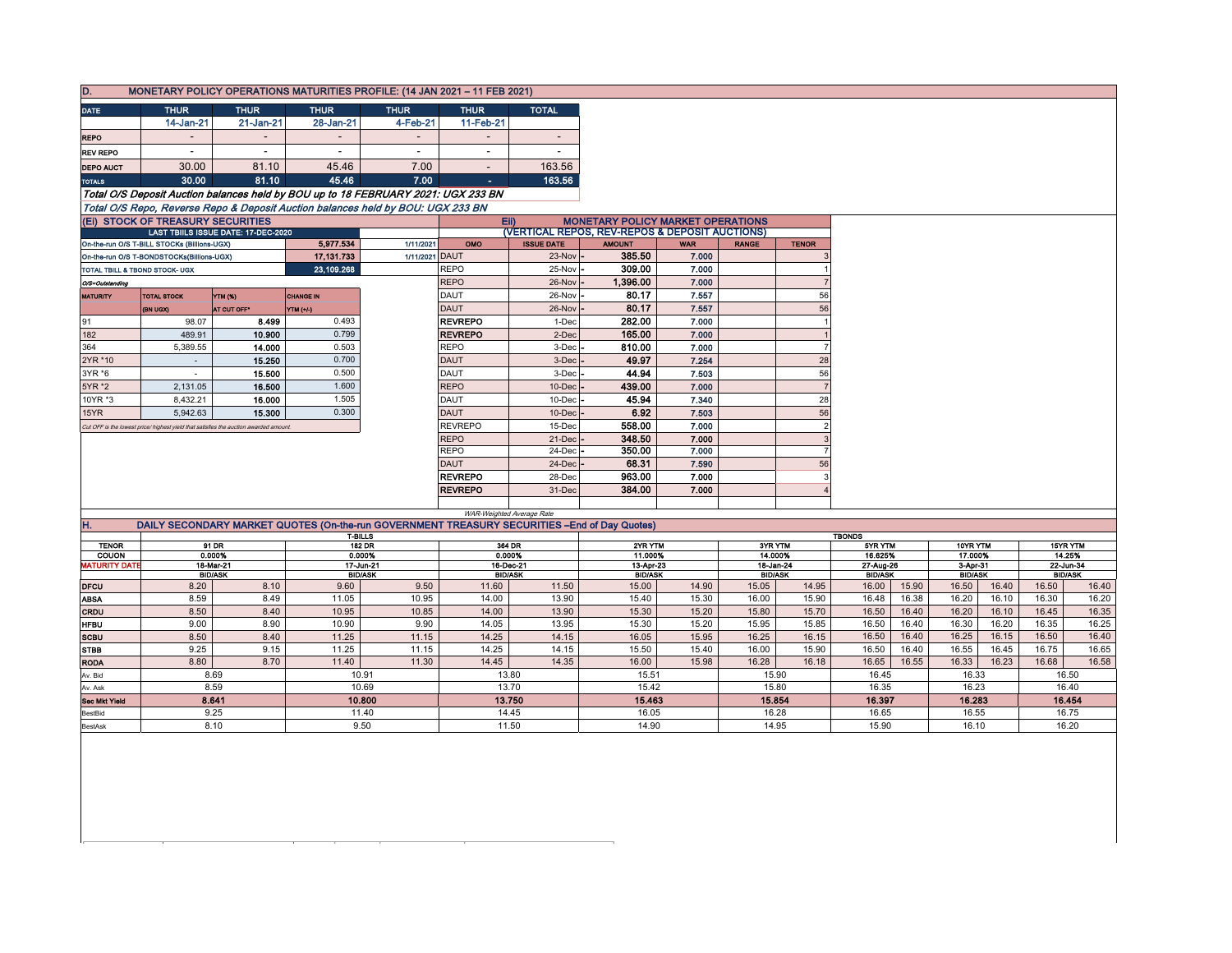|                   | <b>SECURITY COUPON/ MAT</b> |            |        |                    |                      |
|-------------------|-----------------------------|------------|--------|--------------------|----------------------|
| <b>VALUE DATE</b> | <b>DATE</b>                 | <b>MMY</b> | YTM    | <b>AMOUNT (FV)</b> | <b>AMOUNT (COST)</b> |
| 08-JAN            | 0.000% 16-DEC-2021          | 13.870     | 13.928 | 52,000,000,000     | 46,019,480,000       |
| 08-JAN            | 0.000% 23-SEP-2021          | 13.051     | 13.296 | 33,800,000         | 30.945.252           |
| 08-JAN            | 0.000% 09-SEP-2021          | 11.873     | 12.104 | 38,200,000         | 35,390,992           |
| 08-JAN            | 0.000% 29-JUL-2021          | 11.525     | 11.821 | 48,000,000,000     | 45,121,920,000       |
| 08-JAN            | 0.000% 29-JUL-2021          | 11.391     | 11.679 | 48,000,000,000     | 45,153,600,000       |
| 08-JAN            | 0.000% 16-DEC-2021          | 11.500     | 11.540 | 55,400,000         | 50,011,242           |
| 08-JAN            | 0.000% 29-JUL-2021          | 11.030     | 11.300 | 10,000,000,000     | 9,424,700,000        |
| 08-JAN            | 0.000% 15-JUL-2021          | 11.000     | 11.293 | 9,500,000          | 8,990,610            |
| 08-JAN            | 0.000% 20-MAY-2021          | 10.300     | 10.641 | 320,000,000        | 308,508,800          |
| 08-JAN            | 0.000% 11-FEB-2021          | 8.996      | 9.372  | 320,000,000        | 317,340,800          |
| 08-JAN            | 0.000% 25-MAR-2021          | 9.002      | 9.329  | 1,000,000          | 981,600              |
| 08-JAN            | 0.000% 22-APR-2021          | 9.000      | 9.293  | 20,600,000         | 20,084,945           |
| 08-JAN            | 0.000% 06-MAY-2021          | 7.499      | 7.691  | 60,000,000         | 58,579,800           |
| 08-JAN            | 16.000% 14-NOV-2030         |            | 16.209 | 200.000.000        | 201,642,000          |
| 08-JAN            | 16.000% 14-NOV-2030         |            | 16.050 | 487,000,000        | 494,748,170          |
| 08-JAN            | 18.375% 18-FEB-2021         |            | 9.156  | 1,780,000,000      | 1,924,037,600        |
| 08-JAN            | 16.500% 13-MAY-2021         |            | 10.469 | 572,000,000        | 597,865,840          |
| 08-JAN            | 14.250% 23-AUG-2029         |            | 15.330 | 230,000,000        | 229,618,200          |
| 08-JAN            | 17.500% 01-NOV-2040         |            | 17.000 | 1,500,000,000      | 1,572,450,000        |
| 08-JAN            | 16.625% 27-AUG-2026         |            | 16.450 | 1,235,000,000      | 1,313,533,650        |
| 08-JAN            | 17.500% 01-NOV-2040         |            | 17,000 | 200,000,000        | 209,660,000          |
| 08-JAN            | 17.500% 01-NOV-2040         |            | 17,000 | 100.000.000        | 104.830.000          |
| 08-JAN            | 16.625% 27-AUG-2026         |            | 16.350 | 5,000,000,000      | 5,336,050,000        |
| 08-JAN            | 16.250% 08-NOV-2035         |            | 16.200 | 205,000,000        | 209,389,050          |
|                   |                             |            |        |                    |                      |
| 08-JAN            | 16.000% 14-NOV-2030         |            | 15.800 | 230.000.000        | 236,486,000          |
| 08-JAN            | 16.625% 27-AUG-2026         |            | 16.450 | 635,000,000        | 675,379,650          |
| 08-JAN            | 17.500% 01-NOV-2040         |            | 16,600 | 50,000,000         | 53,599,500           |
| 08-JAN            | 16.000% 14-NOV-2030         |            | 15.900 | 4,000,000,000      | 4,093,040,000        |
| 08-JAN            | 17.500% 01-NOV-2040         |            | 17.000 | 7,400,000,000      | 7,757,420,000        |
| 08-JAN            | 16.625% 27-AUG-2026         |            | 15.000 | 268,400,000        | 300,033,624          |
| 08-JAN            | 16.500% 13-MAY-2021         |            | 10.799 | 400,000,000        | 417,640,000          |
| 08-JAN            | 17.500% 01-NOV-2040         |            | 16.500 | 40,000,000         | 43,122,800           |
| 08-JAN            | 17.500% 01-NOV-2040         |            | 17.100 | 5,000,000,000      | 5,212,650,000        |
| 08-JAN            | 16.000% 06-MAY-2027         |            | 15.440 | 40,000,000         | 41,862,800           |
| 08-JAN            | 16.000% 14-NOV-2030         |            | 16.209 | 200,000,000        | 201,642,000          |
| 08-JAN            | 17.500% 01-NOV-2040         |            | 17.000 | 250,000,000        | 262,075,000          |
| 08-JAN            | 16.000% 14-NOV-2030         |            | 15.800 | 5,585,000,000      | 5,742,497,000        |
| 08-JAN            | 14.250% 22-JUN-2034         |            | 16.233 | 10,000,000,000     | 8,930,700,000        |
| 08-JAN            | 14.250% 22-JUN-2034         |            | 16.184 | 10,000,000,000     | 8,955,200,000        |
| 08-JAN            | 17.500% 01-NOV-2040         |            | 17.100 | 5,000,000,000      | 5,212,650,000        |
| 08-JAN            | 17.500% 01-NOV-2040         |            | 17,400 | 390,000,000        | 399.968.400          |
| 08-JAN            | 14.125% 07-JUL-2022         |            | 13.250 | 145,000,000        | 146,728,400          |
| 08-JAN            | 17.500% 01-NOV-2040         |            | 16,600 | 400,000,000        | 428,796,000          |
| 08-JAN            | 16.000% 14-NOV-2030         |            | 16.000 | 12,200,000         | 12,423,863           |
| 08-JAN            | 17.500% 01-NOV-2040         |            | 17,000 | 1,800,000,000      | 1,886,940,000        |
| 08-JAN            | 17.500% 01-NOV-2040         |            | 17.000 | 450,000,000        | 471,735,000          |
| 08-JAN            | 11.000% 21-JAN-2021         |            | 0.002  | 30,000,000,000     | 31,650,000,000       |
|                   |                             |            |        |                    |                      |
| 08-JAN            | 17.500% 01-NOV-2040         |            | 17.500 | 490,000,000        | 499,809,800          |
| 08-JAN            | 16.500% 13-MAY-2021         |            | 10.799 | 1,000,000,000      | 1,044,100,000        |
| 08-JAN            | 16.625% 27-AUG-2026         |            | 16.330 | 5,000,000,000      | 5,339,700,000        |
| 08-JAN            | 16.000% 14-NOV-2030         |            | 16.000 | 5,000,000,000      | 5,091,750,000        |
| 08-JAN            | 16.500% 13-MAY-2021         |            | 10.799 | 500,000,000        | 522,050,000          |
| 08-JAN            | 16.250% 08-NOV-2035         |            | 16.100 | 1,330,000,000      | 1,365,936,600        |
| 08-JAN            | 16.000% 14-NOV-2030         |            | 16.209 | 300.000.000        | 302.463.000          |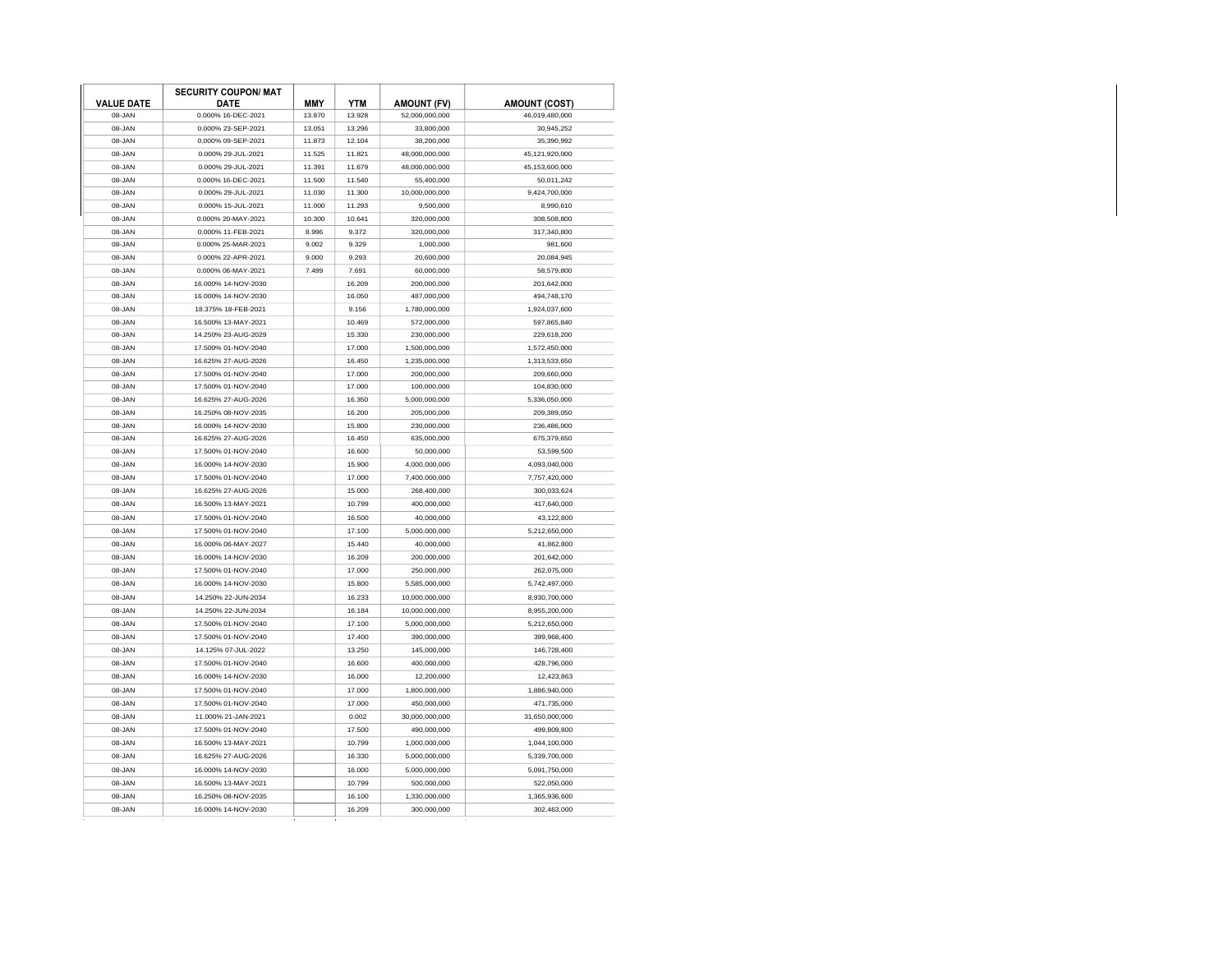| 08-JAN | 16.625% 27-AUG-2026 | 16.450 | 95,000,000     | 101,041,050    |
|--------|---------------------|--------|----------------|----------------|
| 08-JAN | 14.000% 18-JAN-2024 | 15.000 | 48,100,000     | 50,078,765     |
| 08-JAN | 16.250% 08-NOV-2035 | 16.200 | 200,000,000    | 204,282,000    |
| 08-JAN | 11.000% 09-JUN-2022 | 14.500 | 1,300,000,000  | 1,254,487,000  |
| 08-JAN | 17.500% 01-NOV-2040 | 17.500 | 10,000,000     | 10,200,200     |
| 08-JAN | 16.250% 08-NOV-2035 | 16.200 | 150,000,000    | 153,211,500    |
| 08-JAN | 16.000% 14-NOV-2030 | 15,800 | 175,000,000    | 179.935.000    |
| 08-JAN | 16.000% 14-NOV-2030 | 15.800 | 230,000,000    | 236,486,000    |
| 08-JAN | 14.250% 22-JUN-2034 | 16.233 | 10,000,000,000 | 8,930,700,000  |
| 08-JAN | 16.000% 14-NOV-2030 | 16.209 | 1,500,000,000  | 1,512,315,000  |
| 08-JAN | 11.000% 13-APR-2023 | 13,000 | 547,100,000    | 540,015,055    |
| 08-JAN | 16.250% 08-NOV-2035 | 16,200 | 200,000,000    | 204,282,000    |
| 08-JAN | 16.625% 27-AUG-2026 | 16.450 | 1,000,000,000  | 1,063,590,000  |
| 08-JAN | 16.000% 14-NOV-2030 | 16,000 | 2,900,000,000  | 2,953,215,000  |
| 08-JAN | 16.000% 14-NOV-2030 | 15,800 | 487,000,000    | 500,732,400    |
| 08-JAN | 16.000% 14-NOV-2030 | 16.209 | 300,000,000    | 302,463,000    |
| 08-JAN | 16.000% 14-NOV-2030 | 15.750 | 3,000,000,000  | 3,092,040,000  |
| 08-JAN | 16.625% 27-AUG-2026 | 16.450 | 40,000,000     | 42,543,600     |
| 08-JAN | 16.000% 14-NOV-2030 | 15.800 | 875,000,000    | 899,675,000    |
| 08-JAN | 16.000% 14-NOV-2030 | 16.080 | 11,000,000,000 | 11,158,950,000 |
| 08-JAN | 16.000% 14-NOV-2030 | 16.138 | 5,000,000,000  | 5,058,250,000  |
| 08-JAN | 16.250% 08-NOV-2035 | 16.200 | 200,000,000    | 204,282,000    |
| 08-JAN | 16.250% 08-NOV-2035 | 16.200 | 150,000,000    | 153,211,500    |
| 08-JAN | 16.625% 27-AUG-2026 | 16.450 | 85,000,000     | 90,405,150     |
| 08-JAN | 16.625% 27-AUG-2026 | 16.450 | 250,000,000    | 265,897,500    |
| 08-JAN | 16.000% 14-NOV-2030 | 15.800 | 25,000,000     | 25,705,000     |
| 08-JAN | 16.000% 14-NOV-2030 | 15.800 | 260,000,000    | 267,332,000    |
| 08-JAN | 16.625% 27-AUG-2026 | 16.450 | 200.000.000    | 212,718,000    |
| 08-JAN | 16.000% 14-NOV-2030 | 15.950 | 2.000.000.000  | 2.041.600.000  |
| 08-JAN | 16.000% 14-NOV-2030 | 16.000 | 100,000,000    | 101,835,000    |
| 08-JAN | 16.000% 14-NOV-2030 | 16.209 | 1,200,000,000  | 1,209,852,000  |
| 08-JAN | 16.625% 27-AUG-2026 | 16.450 | 845,000,000    | 898,733,550    |
| 08-JAN | 16.250% 08-NOV-2035 | 16.200 | 125,000,000    | 127,676,250    |
| 08-JAN | 16.250% 08-NOV-2035 | 16.200 | 200,000,000    | 204,282,000    |
| 08-JAN | 16.250% 08-NOV-2035 | 16.200 | 95.000.000     | 97.033.950     |
| 08-JAN | 18.375% 18-FEB-2021 | 9.156  | 2,960,000,000  | 3,199,523,200  |
| 08-JAN | 16.625% 27-AUG-2026 | 16.450 | 463,000,000    | 492,442,170    |
| 08-JAN | 17.500% 01-NOV-2040 | 16,800 | 604,000,000    | 640,252,080    |
| 08-JAN | 16.625% 27-AUG-2026 | 16.500 | 5,000,000,000  | 5,308,950,000  |
| 08-JAN | 17.500% 01-NOV-2040 | 17.108 | 2,000,000,000  | 2,084,120,000  |
| 08-JAN | 17.500% 01-NOV-2040 | 17,400 | 2.000.000      | 2,051,120      |
| 08-JAN | 16.000% 14-NOV-2030 | 15.750 | 1,000,000,000  | 1,030,680,000  |
| 08-JAN | 17.000% 03-APR-2031 | 14.508 | 8,700,000      | 10,178,652     |
| 08-JAN | 17.500% 01-NOV-2040 | 17.200 | 10,000,000,000 | 10,368,100,000 |
| 08-JAN | 16.250% 08-NOV-2035 | 16.200 | 80,000,000     | 81,712,800     |
| 08-JAN | 16.625% 27-AUG-2026 | 16.450 | 285,000,000    | 303,123,150    |
| 08-JAN | 14.250% 22-JUN-2034 | 16.220 | 10.000.000.000 | 8.937.200.000  |
| 08-JAN | 16.250% 08-NOV-2035 | 16.200 | 150,000,000    | 153,211,500    |
| 08-JAN | 16.625% 27-AUG-2026 | 16.450 | 45,000,000     | 47,861,550     |
| 08-JAN | 16.625% 27-AUG-2026 | 16.450 | 100.000.000    | 106.359.000    |
| 08-JAN | 16.000% 14-NOV-2030 | 16.000 | 1,790,000,000  | 1,822,846,500  |
| 08-JAN | 16.000% 14-NOV-2030 | 16.209 | 300,000,000    | 302,463,000    |
| 08-JAN | 16.000% 14-NOV-2030 | 16.000 | 15,410,000,000 | 15,692,773,500 |
| 08-JAN | 16.500% 13-MAY-2021 | 10.799 | 700,000,000    | 730,870,000    |
| 08-JAN | 18.375% 18-FEB-2021 | 9.154  | 15,260,000,000 | 16,494,839,200 |
| 08-JAN | 17.500% 01-NOV-2040 | 16,600 | 850,000,000    | 911,191,500    |